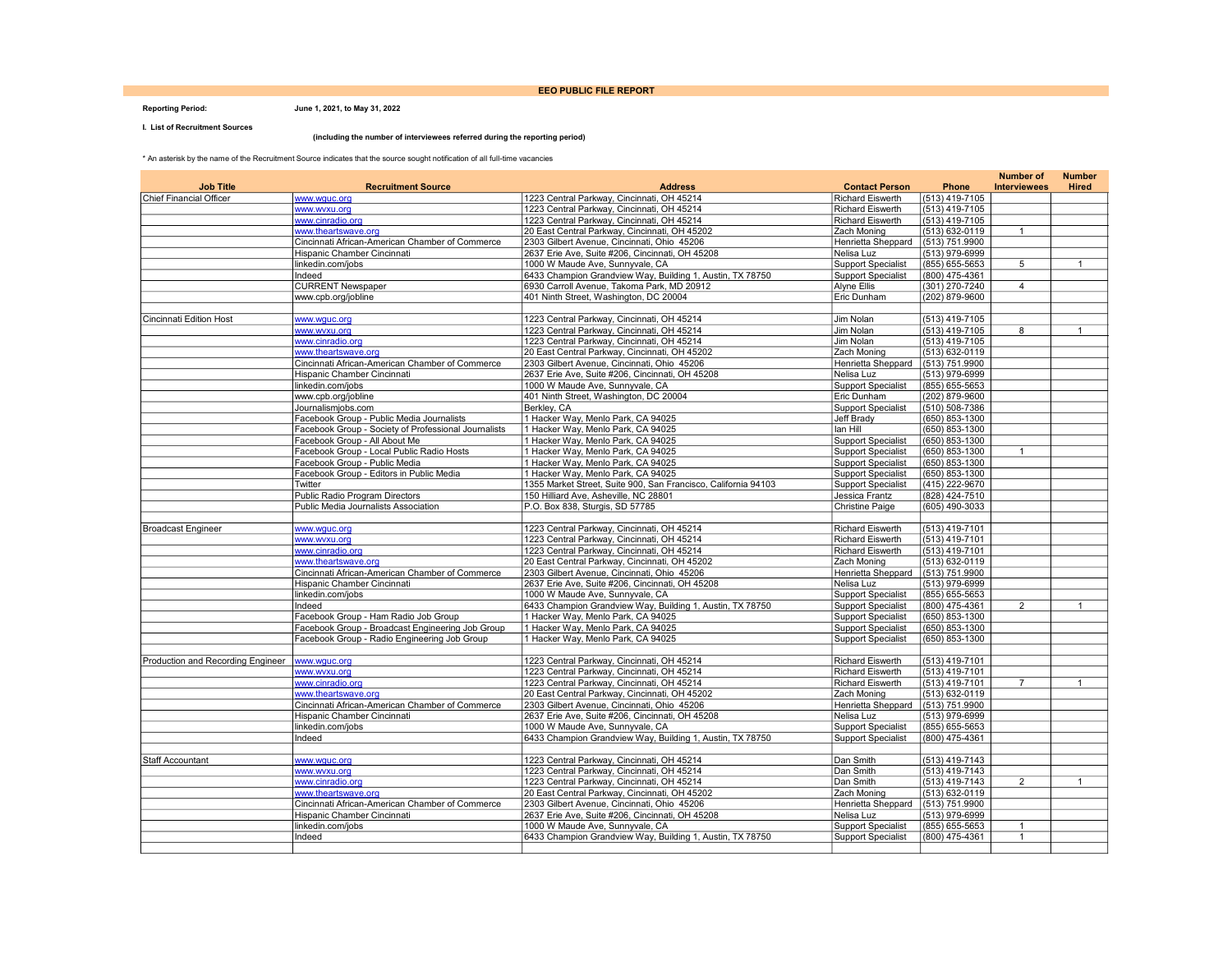## EEO PUBLIC FILE REPORT

# II. Full-Time Vacancies Filled During the Reporting Period

| <b>Job Title</b>                         | <b>Recruitment Sources</b>     | <b>Recruitment Source for Person Hired</b> |
|------------------------------------------|--------------------------------|--------------------------------------------|
|                                          |                                |                                            |
| <b>Chief Financial Officer</b>           | <b>See Recruitment Sources</b> | linkedin.com/jobs                          |
|                                          |                                |                                            |
| Cincinnati Edition Host                  | <b>See Recruitment Sources</b> | www.wvxu.org                               |
|                                          |                                |                                            |
| Broadcast/IT Engineer                    | <b>See Recruitment Sources</b> | Indeed                                     |
|                                          |                                |                                            |
| <b>Production and Recording Engineer</b> | <b>See Recruitment Sources</b> | www.cinradio.org                           |
|                                          |                                |                                            |
| Staff Accountant                         | <b>See Recruitment Sources</b> | www.cinradio.org                           |
|                                          |                                |                                            |